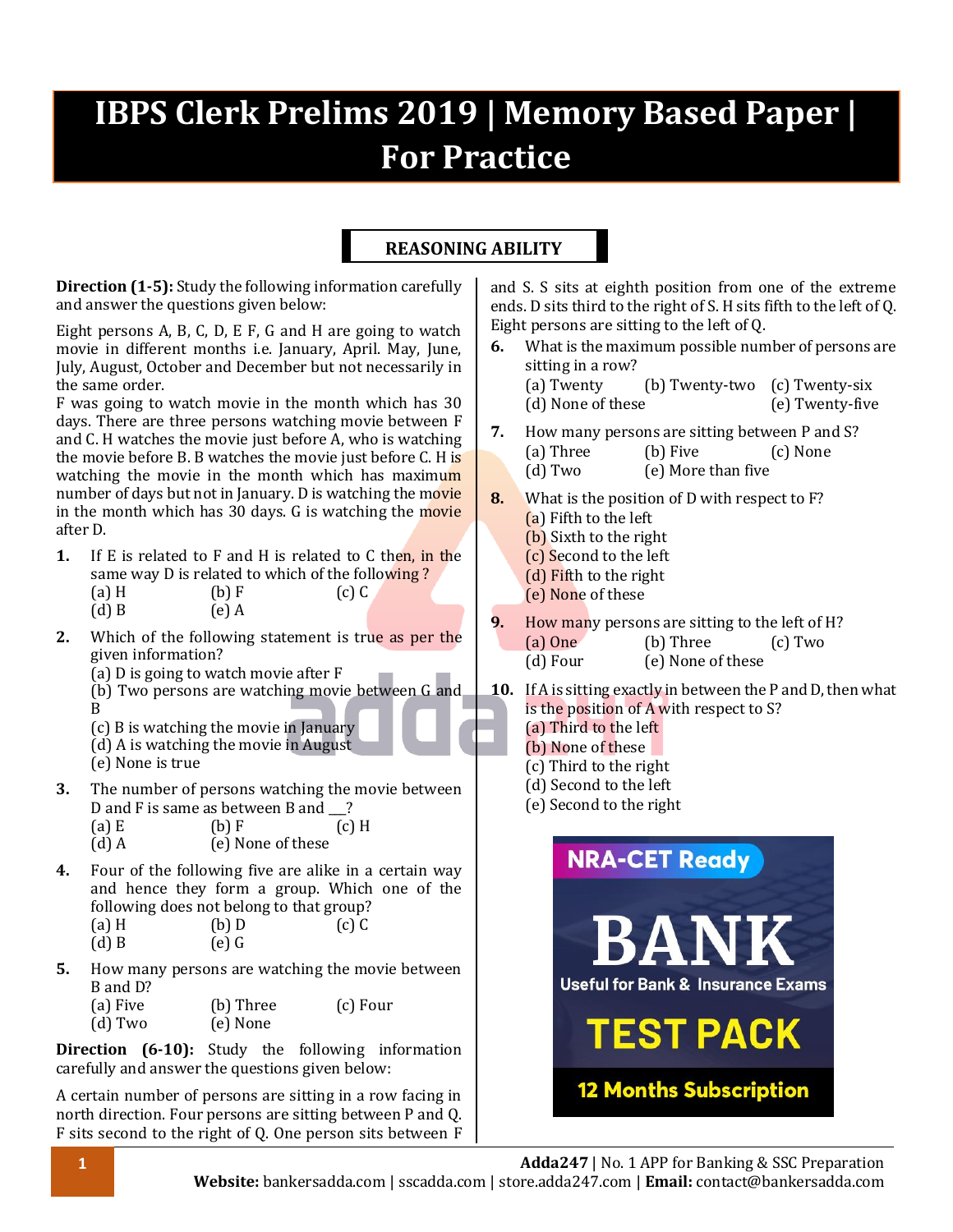- **11.** In the word 'CHLORINE', how many pairs of the letters have the same number of letters between them in the word as in alphabet?
	- (a) Four (b) Two (c) One (d) Three (e) More than four

**Direction (12-15):** In each of the questions below are given some statements followed by some conclusions. You have to take the given statements to be true even if they seem to be at variance with commonly known facts. Read all the conclusions and then decide which of the given conclusions logically follows from the given statements disregarding commonly known facts.

- (a) If only conclusion I follows.
- (b) If only conclusion II follows.
- (c) If either conclusion I or II follows.
- (d) If neither conclusion I nor II follows.
- (e) If both conclusions I and II follow.
- **12. Statements:** Only a few home is picnic. No picnic is mystery. All mystery is real. **Conclusions: I.** Some mystery are not picnic .

**II.** All home being picnic is a possibility.

**13. Statements:** Only a few strong is tough. Only a few tough is dark

**Conclusions: I.** Some strong is not dark . **II.** No tough is strong.

- **14. Statements:** No network is dull. Only a few dull is fast. All fast is memory.
	- **Conclusions: I.** Some memory are definitely not network. **II.** Some dull are not network.

**15. Statements:** All tennis is football. All football is basketball. No basketball is cricket. **Conclusions: I.** No football is cricket.

**II.** All tennis is basketball.

**Direction (16-20):** Study the following information carefully and answer the questions given below:

Twelve persons are sitting in the two parallel rows containing six persons in each row in such a way that there is an equal distance between adjacent persons. In the first row, A, B, C, D, E and F are seated and all of them are facing north. In the second row, P, Q, R, S, T and U are seated and all of them are facing south. Therefore, in the given seating arrangement, each member seated in a row faces another member of the other row.

E sits 4th to the right of B. Q faces to E. The number of persons sit to the left of Q is same as sit to the right of S. F sits immediate to the left of D. A sits to the left of C and to

the right of F. P faces the one who is an immediate neighbor of A. U is the only neighbor of Q. R sits to the right of T.

- **16.** Four of the following five are alike in a certain way and hence they form a group. Which one of the following does not belong to that group? (a) R (b) P (c) U
	- (d) C  $(e)$  B
- **17.** Who among the following faces to F?
	- (a) P (b) U (c) S (d) R  $(e)$  Either (a) or  $(c)$
- **18.** What is the position of F with respect to B?
	- (a) Immediate to the left
	- (b) 2nd to the left
	- (c) 3rd to the right
	- (d) 4th to the left
	- (e) Immediate to the right
- **19.** Which of the following is true as per the given information?
	- (a) S sits to the immediate right of P
	- (b) U faces to A
	- (c) F sits at the extreme end
	- (d) Both (b) and (c) true
	- (e) All are true
- **20.** Who among the following sits 3rd to the right T? (a) U (b) None of these (c) S (d) P (e) R

**Direction (21-25):** Study the following information carefully and answer the questions given below:

Eight persons i.e. F, J, K, M, N, P, S and V are sitting around a square table. Four of them are sitting at the corners and remaining are sitting at the middle side of the table. The persons sitting at the corners faces away from the center and the persons sitting at the middle sides of the table faces towards the center. All the information is not necessarily in the same order.

F sits at the middle side of the table. N sits at the immediate left of V. Two persons sit between F and J. V sits at the immediate right of J. Three persons sit between S and N. M is an immediate neighbor of S. M is not an immediate neighbor of J. P faces inside.

- **21.** How many persons are sitting between F and J when counting from the left of F?
	- (a) One (b) Two (c) Three
	- (d) Four (e) More than four
- **22.** Four of the following five are alike in a certain way and hence form a group, which of the following does not belong to the group?

| $(a)$ S | (b) F | $(c)$ J |
|---------|-------|---------|
| $(d)$ K | (e) N |         |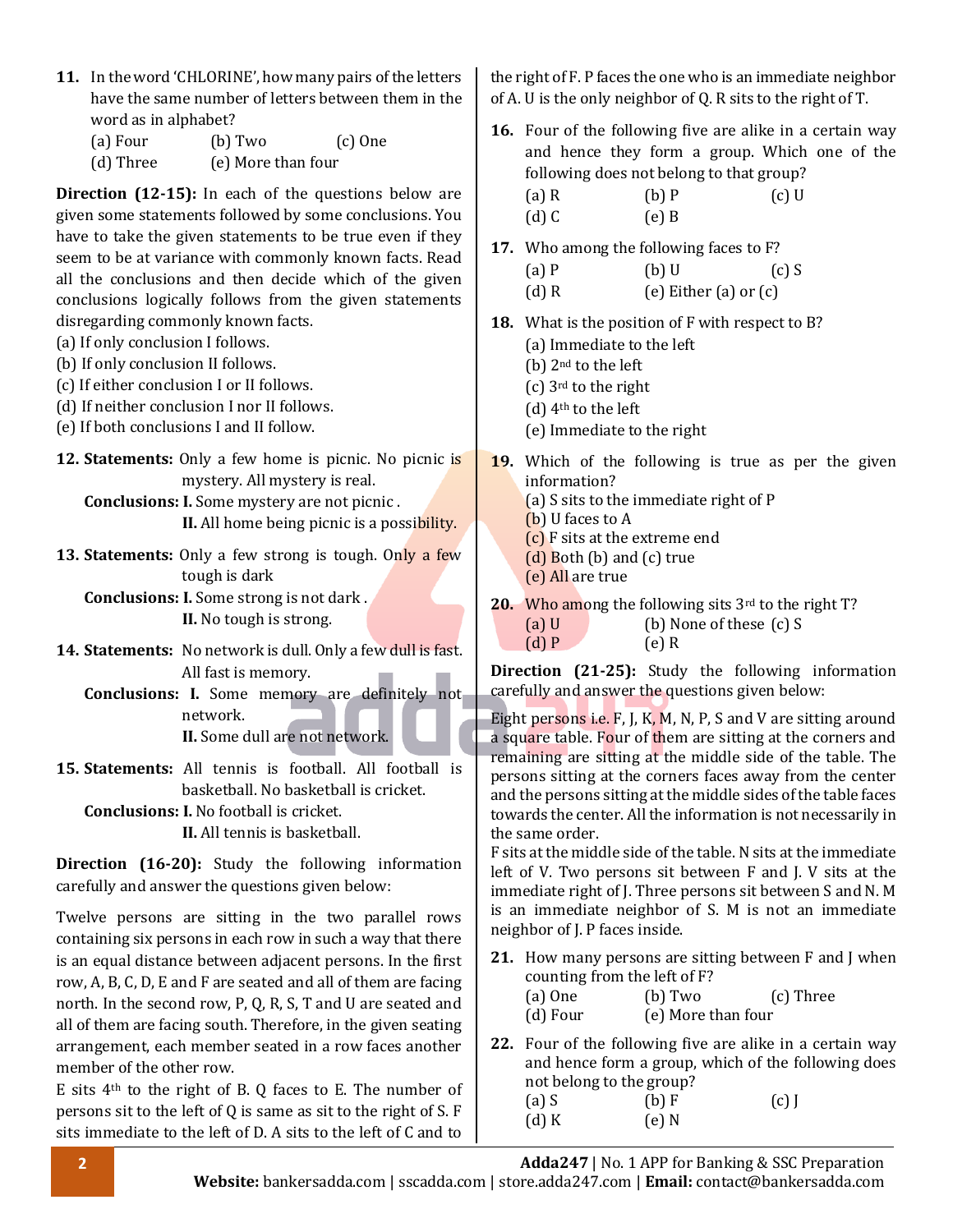| 23. Which of the following statement is true?<br>(a) P sits second to the left of V<br>(b) N is an immediate neighbor of S<br>(c) Two persons sit between P and V                                                                                                         | Directions (30-33): These questions are based on the<br>following arrangement. Study the arrangement carefully to<br>answer these questions.                             |
|---------------------------------------------------------------------------------------------------------------------------------------------------------------------------------------------------------------------------------------------------------------------------|--------------------------------------------------------------------------------------------------------------------------------------------------------------------------|
| (d) M sits opposite to N<br>(e) J sits opposite to K.                                                                                                                                                                                                                     | RQD8H9LOPTEFM6IA7J54BU2G                                                                                                                                                 |
| 24. Who among the following is sitting second to the left<br>of M?<br>$(a)$ $P$<br>(b)V<br>$(c)$ J                                                                                                                                                                        | 30. If all the numbers are remove from the series, then<br>which of the following element is 10 <sup>th</sup> from the left<br>end?                                      |
| (d) F<br>(e) None of these                                                                                                                                                                                                                                                | $(a)$ R<br>(b) F<br>$(c)$ M<br>$(d)$ B<br>$(e)$ U                                                                                                                        |
| 25. Who among the following is sitting opposite to P?<br>$(a)$ V<br>$(b)$ J<br>$(c)$ F<br>(e) None of these<br>$(d)$ M                                                                                                                                                    | 31. How many alphabets according to the English<br>dictionary are between the elements which is 7 <sup>th</sup> from                                                     |
| Direction (26-28): Study the following information<br>carefully and answer the questions given below:                                                                                                                                                                     | the left end and 9th from the right end?<br>(b) Three<br>(a) Five<br>(c) Seven                                                                                           |
| There are seven members in a family of three generation.                                                                                                                                                                                                                  | $(d)$ Ten<br>(e) Eight                                                                                                                                                   |
| A is mother of P. P is brother of G. K is married to G. S is<br>aunt of M. K is child of L. S is sister of K.                                                                                                                                                             | 32. Which of the following element is 3rd from the right of<br>the element which is 11 <sup>th</sup> from the left end?                                                  |
| 26. If L is married to J, then how J is related to G?<br>(a) Grand daughter<br>(b) Grand son                                                                                                                                                                              | $(a)$ M<br>$(b)$ I<br>$(c)$ A<br>(d) 6<br>$(e)$ R                                                                                                                        |
| (c) Son-in-law<br>(d) Daughter-in-law<br>(e) Can't be determined                                                                                                                                                                                                          | 33. How many such numbers are there in the above<br>arrangement, each of which is immediately preceded<br>by a consonant and also immediately followed by a              |
| 27. If A is married to R, then how R is related to M?<br>(a) Grand father (b) Brother-in-law<br>(c) Uncle<br>(d) None of these<br>Can't<br>be<br>(e)<br>determined                                                                                                        | consonant?<br>(a) Three<br>$(b)$ One<br>$(c)$ Two<br>(d) Four<br>(e) None of these                                                                                       |
| 28. How S is related to G?<br>(a) Sister<br>(b) Sister-in-law (c) Aunt<br>(d) Mother-in-law<br>(e) None of these                                                                                                                                                          | 34. If in the number 485794362, 1 is added to each of the<br>digit which is placed at even position and 1 is<br>subtracted from each of the digit which is placed at     |
| 29. If it is possible to make only one meaningful word<br>with the 2 <sup>nd</sup> , 5 <sup>th</sup> , 8 <sup>th</sup> and 9 <sup>th</sup> letters of the word<br>'TRANSLATION' which would be the second letter of<br>the word from the left? If more than one such word | odd position then how many digits are repeating in<br>the number thus formed?<br>$(a)$ Only 5<br>(b) Both $1 & 2$<br>$(c)$ Only 8<br>(d) Both 1 & 7<br>(e) None of these |
| can be formed give 'Y' as the answer. If no such word<br>can be formed, give 'Z' as your answer.<br>(a)Y<br>$(b)$ S<br>$(c)$ T<br>(d)Z<br>$(e)$ R                                                                                                                         | 35. Find the odd one out?<br>$(a)$ BEH<br>$(b)$ JMP<br>(c) TWZ<br>$(d)$ CFI<br>(e) KOP                                                                                   |

# **QUANTITATIVE APTITUDE**

|                                                                                 |                         | <b>Direction (36-45)</b> : Find the value of $(?)$ in the following |                    | 38. $115 \div 5 + 12 \times 6 = ? + 64 \div 4 - 35$ |           |
|---------------------------------------------------------------------------------|-------------------------|---------------------------------------------------------------------|--------------------|-----------------------------------------------------|-----------|
| questions                                                                       |                         |                                                                     | (a) $114$          | (b) $118$                                           | $(c)$ 108 |
| 36. $\sqrt{124+}$ ? +169 = 18                                                   |                         |                                                                     | $(d)$ 116          | $(e)$ 111                                           |           |
| (a) $34$<br>$(d)$ 35                                                            | (b) $31$<br>(e) $32$    | $(c)$ 33                                                            |                    | <b>39.</b> 41\% of 600 - 250 =? -77\% of 900        |           |
| 37. $136 \div 2^2 \times ? = 17\%$ of $500 \div 10$<br>(a) $0.75$<br>$(d)$ 1.66 | (b) $1.33$<br>(e) $0.5$ | (c) 0.25                                                            | (a) 693<br>(d) 679 | (b) $675$<br>(e) 689                                | (c) 684   |

**3 Adda247** | No. 1 APP for Banking & SSC Preparation

**Website:** bankersadda.com | sscadda.com | store.adda247.com | **Email:** contact@bankersadda.com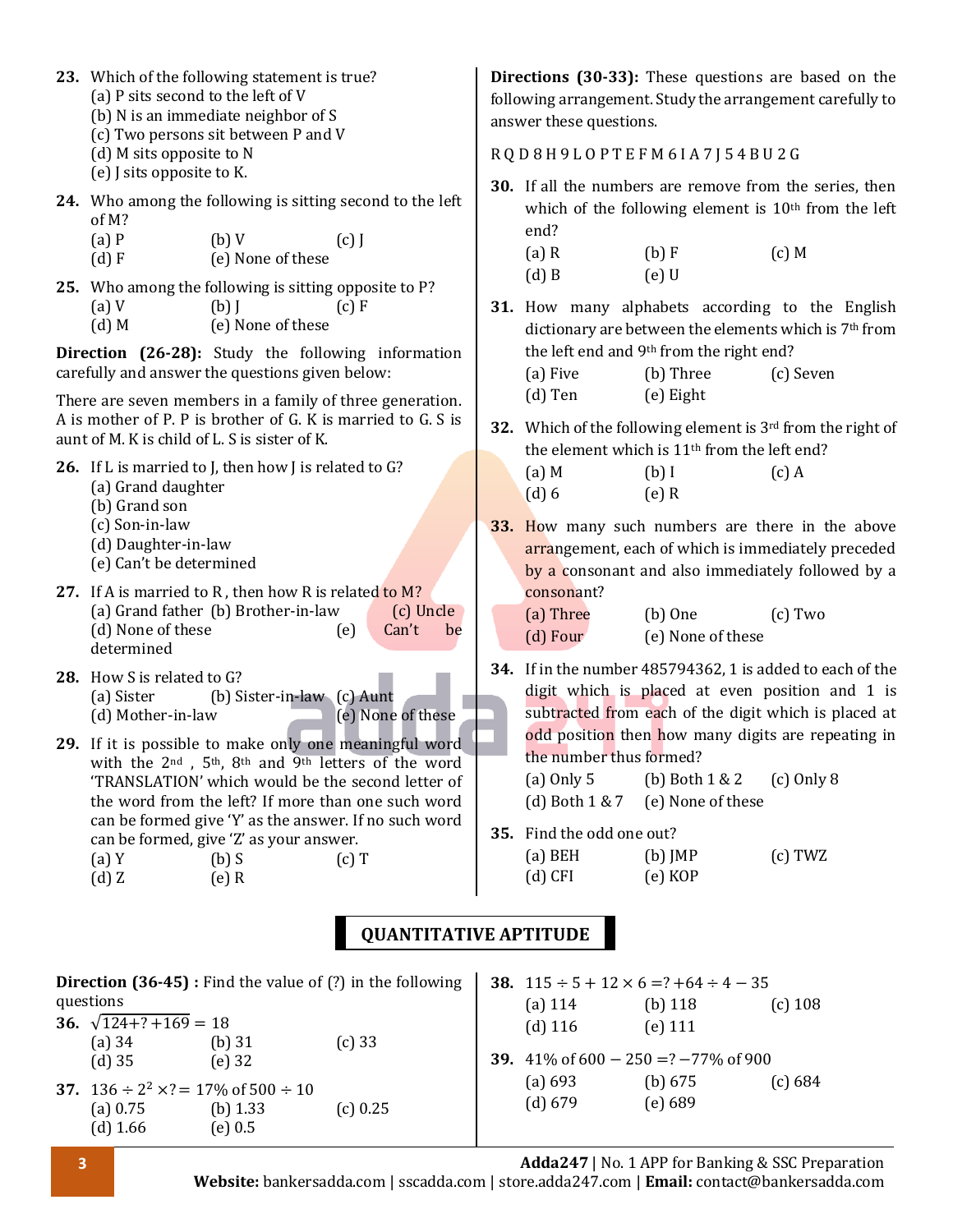| 40. $\frac{360}{2} = 73 + 3^3$<br>(a) $3.4$<br>$(d)$ 3.6                                                         | (b) $4.3$<br>$(e)$ 3.9                                                         | (c) 3.1              | (a) 658<br>(d) 656                                                                        | 43. $(2744)^{1/3} + (18)^2 - 121 = ? -69 \times 5$<br>(b) $568$<br>(e) $562$ | (c) 666   |
|------------------------------------------------------------------------------------------------------------------|--------------------------------------------------------------------------------|----------------------|-------------------------------------------------------------------------------------------|------------------------------------------------------------------------------|-----------|
| 41. $\frac{1}{2} - \frac{3}{5} + 4\frac{2}{3} = ? + \frac{5}{6}$<br>(a) $3\frac{11}{15}$<br>(d) $2\frac{11}{12}$ | (b) $5\frac{11}{15}$<br>(e) $4\frac{11}{17}$                                   | (c) $3\frac{11}{12}$ | (a) $204$<br>$(d)$ 206                                                                    | 44. $1111 \div 11 + 2002 \div 26 + 750 \div 25 = ?$<br>(b) $212$<br>(e) 210  | (c) 208   |
| $(a)$ 9<br>(d) 8                                                                                                 | 42. $65 \times 3 \div 13 + 67 - 2^2 = 81 \div 9 \times 2$<br>(b) 5<br>$(e)$ 14 | $(c)$ 12             | 45. $\frac{5}{11} \times 121 + 1\frac{4}{9} \times 288 = 141 + ?$<br>(a) 333<br>$(d)$ 330 | (b) $327$<br>$(e)$ 329                                                       | $(c)$ 335 |

**Directions (46 – 50):** Given bar graph shows the number of residents residing in 4 societies in years 2008, 2018. Read the data carefully and answer the questions carefully.



**4 Adda247** | No. 1 APP for Banking & SSC Preparation **Website:** bankersadda.com | sscadda.com | store.adda247.com | **Email:** contact@bankersadda.com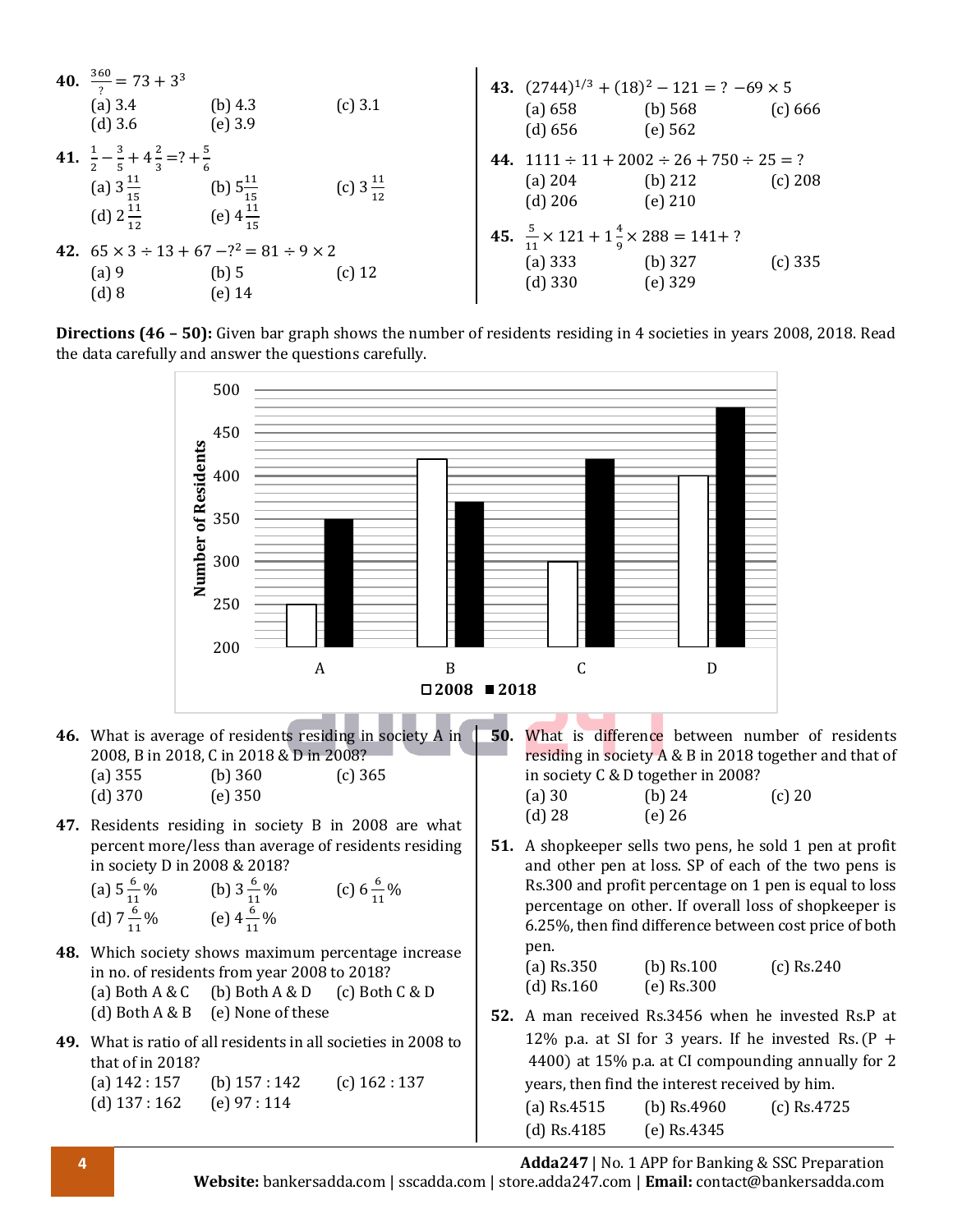**53.** Time taken by a boat to cover 162 km each in downstream and in upstream is 14 hours and 24 minutes. If speed of stream is 6 km/hr., then find the time taken by boat to cover 240 km in upstream.

| (a) $7\frac{1}{3}$ hours (b) $18\frac{2}{3}$ hours (c) $9\frac{1}{3}$ hours |  |
|-----------------------------------------------------------------------------|--|
| (d) $16\frac{2}{3}$ hours (e) $13\frac{1}{3}$ hours                         |  |

- **54.** C is 100% more efficient than B. A alone can complete a piece of work in 9 days and B & C together can complete the same work in 2 $\frac{2}{3}$  $\frac{2}{3}$  days. Find what portion of work will be completed, if A & B works together for 4 days.
	- (a)  $\frac{13}{18}$  (b)  $\frac{8}{9}$  (c)  $\frac{5}{6}$  (d)  $\frac{2}{3}$  (e)  $\frac{17}{18}$
- **55.** Ratio of age of P 2 years ago to age of R 2 years hence is 1 : 2 and Q's present age is 25% more than P's present age. If average of present age of P & R is 39 years, then find difference between P's age 5 years hence and R's present age.

| (a) 12 years   | $(b)$ 17 years | $(c)$ 21 years |
|----------------|----------------|----------------|
| $(d)$ 15 years | $(e)$ 14 years |                |

**Directions (56–60):** Solve the following quadratic equation and mark the answer as per instructions.

**56. I.**  $x^2 - 2x - 143 = 0$  **II.**  $y^2 - 169 = 0$  $(a) x > y$ (b) x < y  $(c)$   $x \leq y$ (d)  $x \geq y$ (e)  $x = v$  or no relation can be established **57. I.**  $x^2 - 7x - 18 = 0$  **II.**  $y$  $11. y^2 - 19y + 90 = 0$  $(a) x \leq v$ (b)  $x = y$  or no relation can be established  $(c)$  x > y (d)  $x \geq y$ (e) x < y **58. I.**  $2x^2 + 5x + 3 = 0$  **II.**  $y^2 + 4y - 12 = 0$  $(a)$   $x \leq y$  $(b) x > v$ (c)  $x = y$  or no relation can be established  $(d)$  x < y  $(e)$   $x \geq y$ **59. I.**  $9x + 3y = 15$  **II.**  $4x + 5y = 14$ (a)  $x = y$  or no relation can be established (b)  $x > y$  $(c)$   $x \leq y$ (d)  $x < y$ (e)  $x \geq y$ 

**60. I.**  $2x^2 - x - 1 = 0$  **II.** 3y II.  $3y^2 - 5y + 2 = 0$  $(a)$   $x \leq y$ (b)  $x < y$ (c)  $x = y$  or no relation can be established (d)  $x \geq y$  $(e)$  x > y

**Directions (61-65):** Find the wrong number in the following number series.

- **61.** 2, 3, 6, 15, 45, 156.5, 630 (a) 2 (b) 15 (c) 3 (d) 156.5 (e) 630 **62.** 36, 20, 12, 8, 6, 5.5, 4.5 (a) 8 (b) 36 (c) 5.5 (d) 4.5 (e) 6 **63.** 1, 3, 9, 31, 128, 651, 3913 (a) 31 (b) 3 (c) 1 (d) 3913 (e) 128 **64.** 2, 3, 10, 40, 172, 885, 5346 (a) 40 (b) 885 (c) 172 (d) 3 (e) 10
- **65.** 5, 8, 16, 26, 50, 98, 194 (a) 5 (b) 194 (c) 8 (d) 16 (e) 98
- **66.** A rectangular path of width 3m is surrounding the garden whose length is 3m more than its width. If cost of painting the path at rate of  $0.5\text{Rs/m}^2$  is Rs 273 then find the area of garden (a)  $1525 \text{m}^2$  (b)  $1804 \text{ m}^2$  (c)  $1776 \text{ m}^2$
- (d)  $1906 \text{ m}^2$  (e)  $1664 \text{ m}^2$ **67.** In a class percentage of students who passed the exam is 60% and number of boys & girls who passed the exam is same. If boys who failed the exam are 200% more than girls who failed in exam then find the percentage of girls who failed out of total students

|            | percentage of girls who laned out or total sti |            |
|------------|------------------------------------------------|------------|
| (a) $9\%$  | (b) $13%$                                      | (c) $10\%$ |
| (d) $12\%$ | (e) $15%$                                      |            |

**Special Offer** 

**IBPS RRB 2020 Office Assistant PRELIMS** 

with Video Solutions

**60TOTAL TESTS**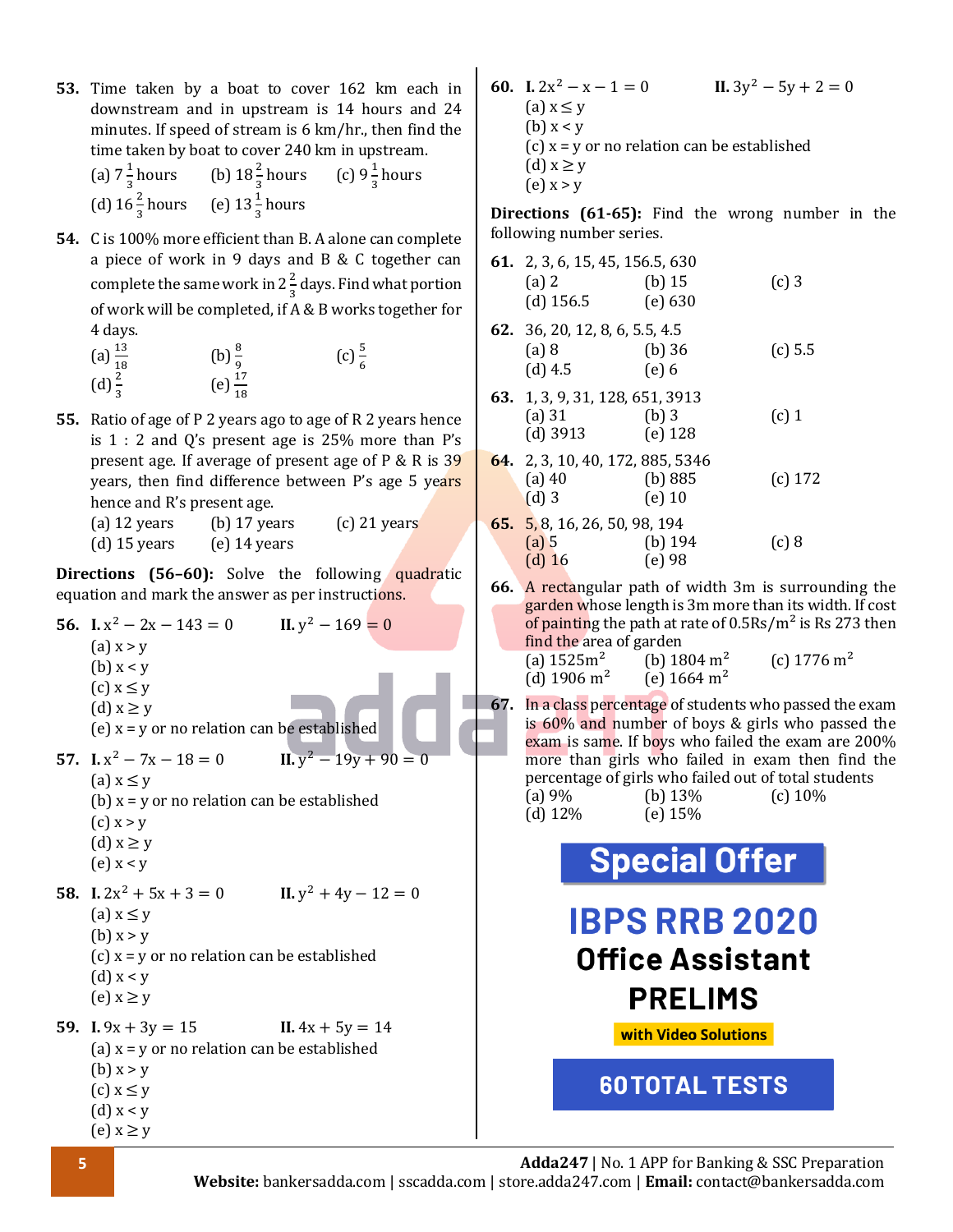- **68.** A man invested Rs.X at 15% p.a. at SI for 4 years and Rs.(1.35X) at 18% p.a. at SI for 3 years. If total interest received by man is Rs.15948, then find value of Rs. (3.12X). (a) Rs.50544 (b) Rs.42764 (c) Rs.32580 (d) Rs.47372 (e) Rs.37440
- **69.** A man covers  $6\frac{1}{4}$  $\frac{1}{4}$ % distance via bus at 80 km/hr, 25% of the distance via car at 120 km/hr., 30% distance via bicycle at 32 km/hr. and remaining distance via train at 62 km/hr. If total distance covered by man is

640km, then find the total time taken man during the entire journey.

(a) 
$$
\frac{65}{6}
$$
 hours  
\n(b) 13 hours  
\n(c)  $\frac{44}{3}$  hours  
\n(d)  $\frac{31}{2}$  hours  
\n(e)  $\frac{71}{6}$  hours

**70.** Average weight of a class is 60kg and average weight of boys in the class is 80kg. Ratio of boys to girls in the class is 5 : 4. If there are 72 students in the class, then find the average weight of girls in the class. (a) 54 kg (b) 42 kg (c) 35 kg (d) 45 kg (e) 38 kg

### **ENGLISH LANGUAGE**

**Directions (71-78):** Read the following passage carefully and answer the questions given below them.

Animals of all sorts live together in various ecosystems. Within these natural communities, the animals eat specific diets that connect them together in a food chain. The three diets of animals include creatures that eat only plants, those that eat only meat, and animals that eat both plants and meat. Animals that eat plants exclusively are herbivores, and animals that eat only meat are carnivores. When animals eat both plants and meat, they are called omnivores. The balance of an ecosystem depends on the presence of every type of animal. If one type of animal becomes too numerous or scarce, the entire balance of the ecosystem will change.

Carnivores will feed on herbivores, omnivores, and other carnivores in an ecosystem. A natural community depends on the presence of carnivores to control the populations of other animals. Large carnivores include wolves and mountain lions. A large carnivore might hunt down large herbivores such as elk and deer. Medium-sized carnivores include hawks and snakes, and these animals typically feed on rodents, birds, eggs, frogs, and insects. Examples of small carnivores include some smaller birds and toads. These carnivores may eat insects and worms. Carnivorous animals have strong jaws and sharp teeth to enable them to tear and rip prey. These animals often have long, sharp claws that they also use to tear prey. Carnivores depend on sufficient prey in the food chain to give them the food they need. If the herbivore population or the population of other carnivores declines in an ecosystem, carnivores may not survive.

With a diet comprised of only plants, herbivores can be surprisingly large animals. Examples of large herbivores include cows, elk, and buffalo. These animals eat grass, tree bark, aquatic vegetation, and shrubby growth. Herbivores can also be medium-sized animals such as sheep and goats, which eat shrubby vegetation and grasses. Small herbivores include rabbits, chipmunks, squirrels, and mice. These animals eat grass, shrubs, seeds, and nuts. An ecosystem must provide \_\_\_\_\_\_\_\_\_\_\_\_\_\_\_(1) plants to sustain herbivores, and many of them spend the majority of their lives eating to stay alive. If plant availability declines, herbivores may not have enough to eat. This could cause a decline in herbivore numbers, which would also impact carnivores. Herbivores usually have special biological systems to digest a variety of different plants. Their teeth also have special designs that enable them to rip off the plants and then grind them up with flat molars.

Omnivores have an advantage in an ecosystem because their diet is the most diverse. These animals can vary their diet depending on the food that is most plentiful, sometimes eating plants and other times eating meat. Herbivores have different digestive systems than omnivores, so omnivores usually cannot eat all of the plants that an herbivore can. Generally, omnivores eat fruits and vegetables freely, but they can't eat grasses and some grains due to digestive limitations. Omnivores will also hunt both carnivores and herbivores for meat, including small mammals, reptiles, and insects. Large omnivores include bears and humans. Examples of medium-sized omnivores include raccoons and pigs. Small omnivores include some fish and insects such as flies. Omnivore teeth often resemble carnivore teeth because of the need for tearing meat. Omnivores also have flat molars for grinding up food.

- **71.** Why the balance of the ecosystem depends on each kind of animal?
	- (a) Scarcity or abundant of a single kind can cause disturbance in the ecosystem balance.
	- (b) Carnivores and Omnivorous should be less in number than herbivorous.
	- (c) Specific diets of each kind of animals bring food chain in sync.
	- (d) Both  $(b)$  and  $(c)$
	- (e) None of these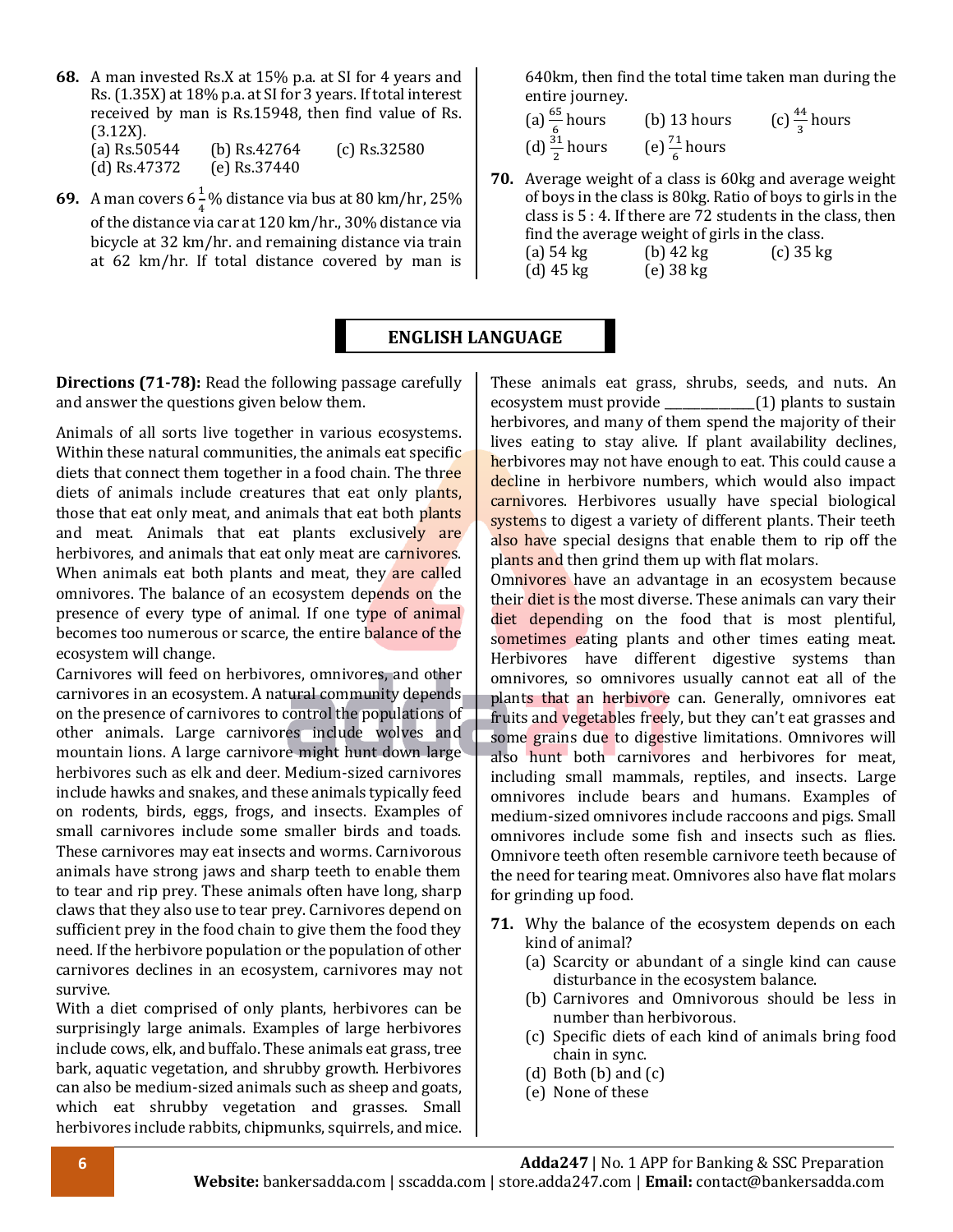- **72.** How natural community depends upon Carnivores? (a) They feed on grass eating, plant and meat eating animals.
	- (b) They feed on other carnivores.
	- (c) They control populations of other animals.
	- (d) All (a), (b), and (c)
	- (e) None of these
- **73.** What is the threat to survival of carnivores?
	- (a) Insufficient number of preys in the food chain.
	- (b) Decline in population of herbivores and other carnivores
	- (c) Both (a) and (b)
	- (d) Only (b)
	- (e) None of these
- **74.** Which of the following statement(s) is/are true about herbivores?
	- (a) Their diet include only vegetation
	- (b) Their survival depends upon abundant plants
	- (c) A major part of herbivores' life is spent on eating (d) They have a digestive system suitable to digest
	- diverse kind of plants (e) All of the above
	-
- **75.** Why Omnivores are said to have an advantage?
	- (a) Diverse diet
	- (b) Both (a) and (c)
	- (c) Diet depends upon food which is available in plentiful amount.
	- (d) Only (a)
	- (e) Only (c)
- **76.** Which is the following can fill the blank (1) as given in the passage, to make the sentence grammatically and contextually correct?

(a) Largely (b) Abundant (c) Diversity (d) Quite (e) None of these.

**77.** Which of the following words is most similar in meaning as BALANCE, highlighted in the given passage? (a) Affecting (b) Poignant (c) Equilibrium

(d) Considerate (e) None of these.

- **78.** Which of the following words is most opposite in meaning with SUFFICIENT, highlighted in the given passage? (a) Inadequate (b) Ample (c) Plenty
	- (d) Enough (e) None of these.

**Directions (79-84):** In the following passage there are blanks, each of which has been numbered. These numbers are printed below the passage and against each, five options are given. Find out the appropriate word which fits the blank appropriately to make a grammatically and contextually correct sentence.

Two decades have passed since the mid-day meal became a part of the daily routine in government schools nationwide. In this long passage of time, procedures have

\_\_\_\_\_\_\_\_ (79) but accidents continue to occur. Funds from the Centre flow smoothly though procurement of food items faces hurdles of different kinds. The latest (80) in mid-meal stories concerns milk. Government norms entitle every child to receive 150 ml of milk as part of the mid-day meal. However, a video revealed recently how one litre of milk was mixed in a bucketful of water so that it would \_\_\_\_\_\_\_\_ (81) for the more than 80 children present that day in a school in rural Uttar Pradesh (U.P.). This was somewhat similar to the one reported from U.P. a couple of months ago. In the earlier incident, a video showed plain chapatis being served with salt. The two videos made it to the national media; they also proved useful for the officers who (82) the mid-day meal scheme since they also depend on unauthorised videographers to learn about the reality in schools. Each such revelation leads to the same \_\_\_\_\_\_\_\_ (83) official statement: punish the guilty, locate the video-maker and deal with him/her. In the latest mid-meal story narrated above, authorities in U.P. have reportedly done the (84) needful, i.e. they have fired the apparent culprit who is a para-teacher.

**79.** (a) Balances (b) Stabilized (c) Persistent (d) Stabilizing (e) None of these. **80.** (a) Stained (b) Retaliate (c) Accusations (d) Blunder (e) None of these. **81.** (a) Suffice (b) Assent (c) Patriotism (d) Benefit (e) None of these. **82.** (a) React (b) Negate (c) Supervise (d) Unify (e) None of these. **83.** (a) Amalgamate (b) Reflexive (c) Applicable (d) Unlikely (e) None of these. **84.** (a) Permit (b) Annihilate (c) Customary (d) Stride (e) None of these.

**Directions (85-89):** Each question below has one blank, which is indicating that something has been omitted. Choose the most suitable option indicating the words that can be used to fill up the blank in the sentence to make it meaningfully complete.

- **85.** Maharashtra has been \_\_\_\_\_\_\_\_\_\_\_\_\_\_\_\_into a new party system over the past few years, with the BJP trying hard to replace the Congress as the dominant party in the State. **(i)** Investigated
	- **(ii)** Transitioning
	- **(iii)** Framing
	- (a) Only (i)
	- (b) Only (ii)
	- (c) Both (ii) and (iii)
	- (d) Both (i) and (ii)
	- (e) None of these.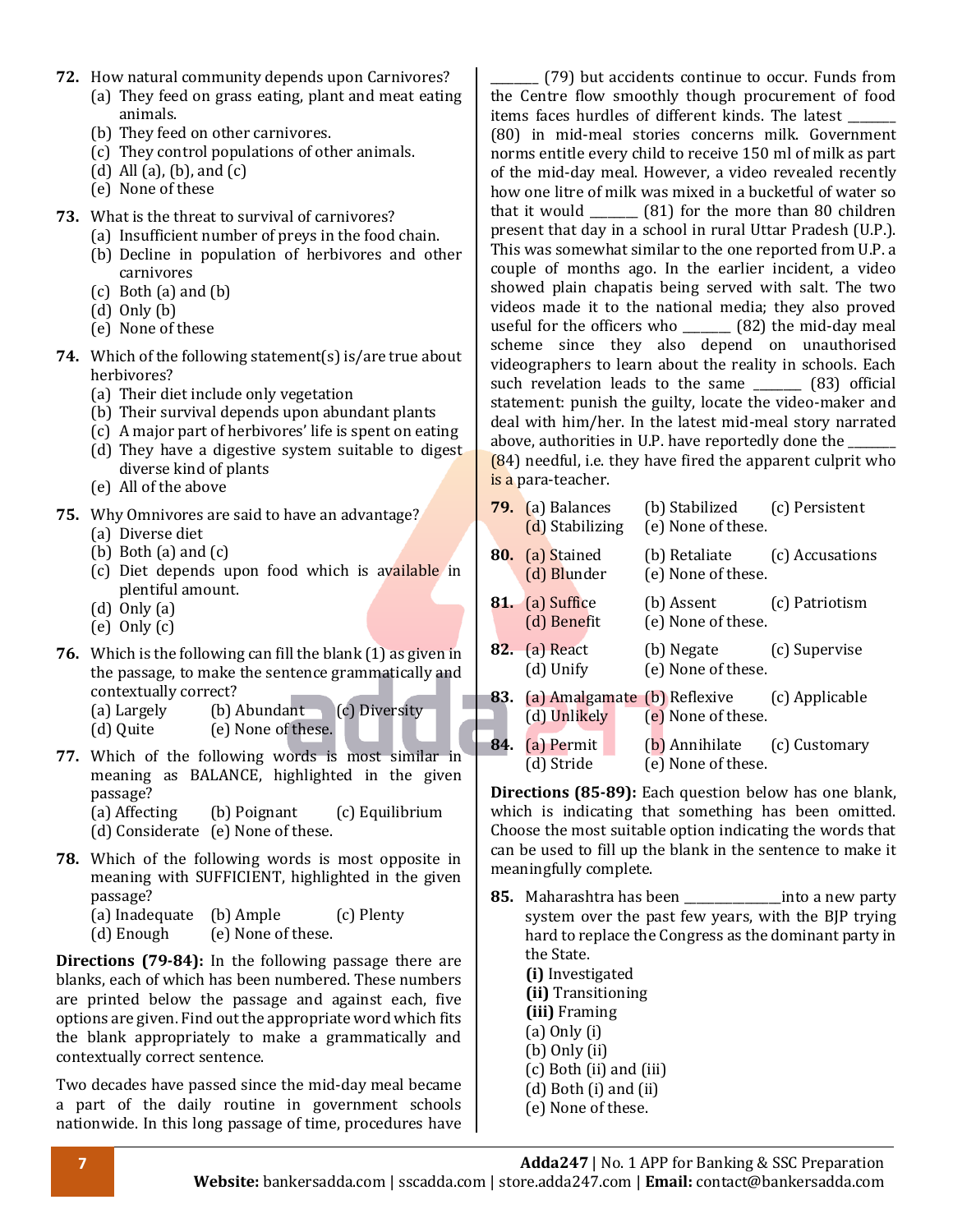| 86. The theme song of Downton Abbey along with a<br>panoramic shot of the imposing monarchic structure<br>is enough to _______ memories.<br>(i) Evoke<br>(ii) Recall<br>(iii) Sent<br>$(a)$ Only $(i)$<br>$(b)$ Only $(ii)$<br>(c) Both (ii) and (iii)<br>$(d)$ Both $(i)$ and $(ii)$<br>(e) None of these.                                                                                                                                                                                                        | 90. Today, thermal accounts (A) capacity generation (B)<br>for about two-thirds the <b>installed</b> $(C)$ generation<br>$capacity(D)$ in the country.<br>$(a)$ A-B<br>$(b)$ A-C<br>$(c)$ B-D<br>$(d)$ C-D<br>(e) The sentence is correct<br>91. The IMF followed(A) the World Bank in reducing(B)<br>its forecast for India's $economic(C)$ growth in the<br>current $\mathbf{financial}(D)$ year.<br>$(b)$ A-C<br>$(a)$ A-B<br>$(c)$ B-D                                                            |
|--------------------------------------------------------------------------------------------------------------------------------------------------------------------------------------------------------------------------------------------------------------------------------------------------------------------------------------------------------------------------------------------------------------------------------------------------------------------------------------------------------------------|-------------------------------------------------------------------------------------------------------------------------------------------------------------------------------------------------------------------------------------------------------------------------------------------------------------------------------------------------------------------------------------------------------------------------------------------------------------------------------------------------------|
| 87. With tomato and onion prices continuing to soar, the<br>Centre is considering a _________ to increase<br>cultivation of these staple vegetables in the north<br>Indian region.<br>(i) Proposal<br>(ii) Role<br>(iii) Novel<br>$(a)$ Only $(i)$<br>$(b)$ Only $(ii)$<br>(c) Both (ii) and (iii)<br>$(d)$ Both $(i)$ and $(ii)$<br>(e) None of these.                                                                                                                                                            | $(d)$ C-D<br>(e) The sentence is correct<br>92. In pursuit (A) of novel ways to draw caught $(B)$ to the<br>Big Prize, the Academy(C) seems to have been<br>attention (D) on the wrong foot again.<br>$(b)$ A-C<br>$(a)$ A-B<br>$(c)$ B-D<br>(d) C-B (e) The sentence is correct<br>93. With power (A) growth, the demand(B) for<br><b>economic</b> $(C)$ in India is only going to <b>increase</b> $(D)$<br>further.<br>$(a)$ A-B<br>$(b)$ A-C<br>$(c)$ B-D                                          |
| 88. The Railways will speed up trains to reduce running<br>time and maximise _____________ of infrastructure<br>across its network.<br>(i) Collecting<br>(ii) Effectiveness<br>(iii) Utilisation<br>$(a)$ Only $(i)$<br>$(b)$ Only $(ii)$<br>(c) Both (ii) and (iii)<br>$(d)$ Both $(i)$ and $(ii)$<br>(e) None of these.<br>89. There could be more interest rate<br>by the RBI                                                                                                                                   | $(d) C-D$<br>(e) The sentence is correct<br>94. The Air Quality Index of Delhi worsened(A) slightly<br>and expected (B) in the "poor" category and is stayed<br>$(C)$ to further <b>deteriorate</b> $(D)$ from the last week of<br>the month.<br>$(a)$ A-B<br>$(b)$ A-C<br>$(c)$ B-C<br>(e) The sentence is correct<br>$(d)$ C-D<br><b>Direction (95-100):</b> The following questions consist of a<br>sentence. Four of the words of the sentences are marked in                                     |
| as some of the members of the monetary policy<br>committee have observed that growth is yet to<br>bottom out<br>(i) Increment<br>(ii) Cuts<br>(iii) Growths<br>$(a)$ Only $(i)$<br>$(b)$ Only $(ii)$<br>(c) Both (ii) and (iii)<br>$(d)$ Both $(i)$ and $(ii)$<br>(e) None of these.                                                                                                                                                                                                                               | bold, which may or may not be correctly spelled. Option<br>corresponding to misspelt word is your answer. If there is<br>no misspelled word in the sentence then choose (d), i.e., 'All<br>are correct' as your answer.<br>95. Education, for most of us, is a necessary public good<br>central to the task of nation building and, like fresh<br>air, is neccessary to make our communities come<br>alive.<br>(a) Education<br>(b) Building<br>(c) Neccessary<br>(d) Communities (e) All are correct |
| <b>Directions (90-94):</b> In each of the questions given below<br>four words are given in bold. These four words may or may<br>not be in their correct position. The sentence is then<br>followed by options with the correct combination of words<br>that should replace each other in order to make the<br>sentence grammatically and contextually correct. Find the<br>correct combination of the words that replace each other.<br>If the sentence is correct as it then select option (e) as your<br>choice. | The Budget's <b>provisons</b> for collecting more in taxes<br>96.<br>from the incomes of the super-rich were aimed at<br>redistributing wealth to bring about more equitable<br>development.<br>(a) Provisons<br>(b) Incomes<br>(c) Redistributing<br>(d) Equitable<br>(e) All are correct                                                                                                                                                                                                            |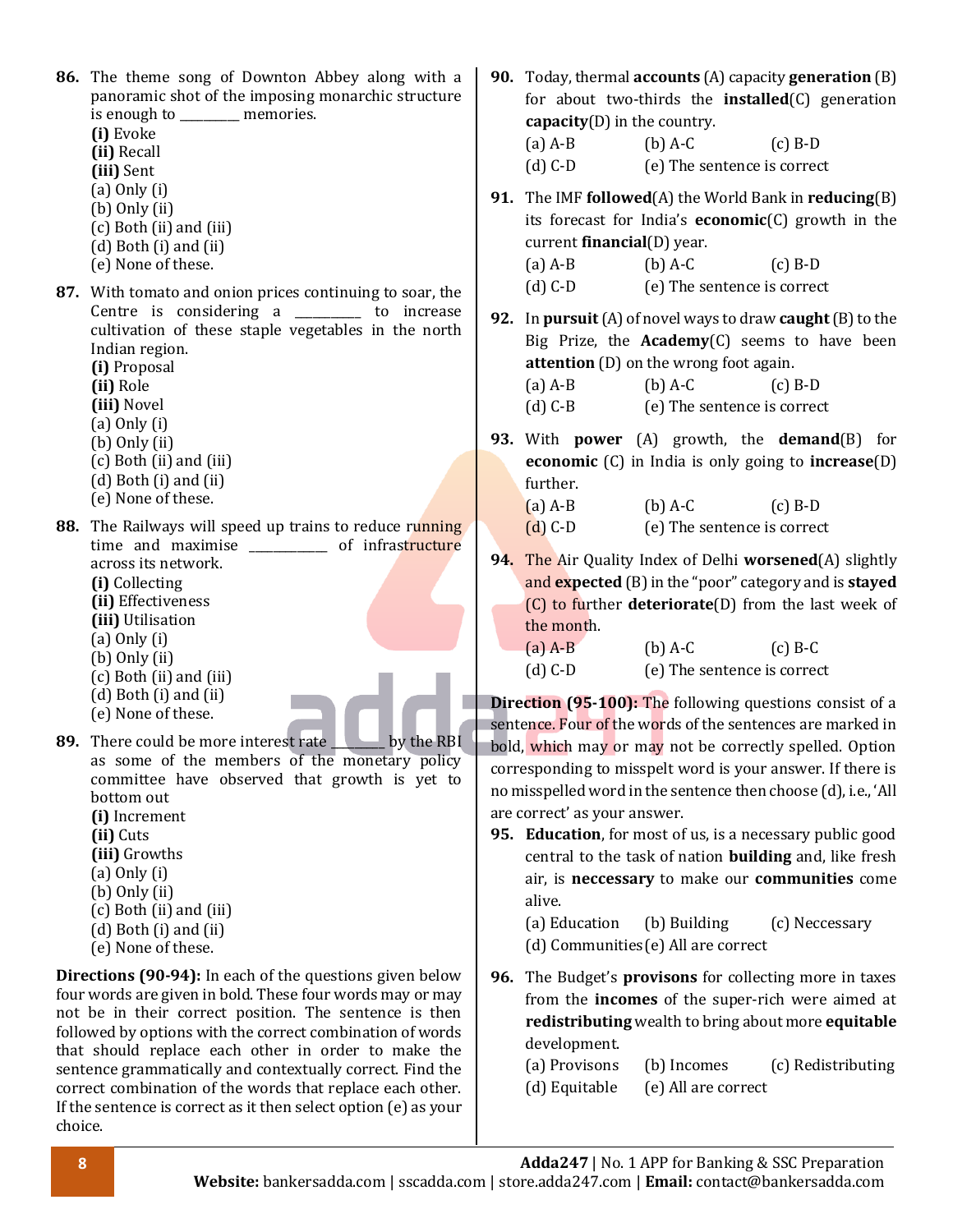- **97.** Ideas **rejected** more than two **decades** ago during the **liberalisaetion** phase are back in **circulation**.
	- (a) Rejected
	- (b) Decades
	- (c) Liberalisaetion
	- (d) Circulation
	- (e) All are correct
- **98.** The proposal to **establish** a National Research Foundation, with an "**overarching** goal to enable a culture of research to **permeate** through our universities" needs to be **applauded** and widely supported.
	- (a) Establish (b) Overarching (c) Permeate
	- (d) Applauded (e) All are correct
- **99. Policymaking** has three **essenteal** ingredients: technical elements, **administrative** inputs and political goals and **packaging**.
	- (a) Policymaking
	- (b) Essenteal
	- (c) Administrative
	- (d) Packaging
	- (e) All are correct
- **100.**The Central **Bureou** of Investigation has set up an Online Child Sexual **Abuse** and **Exploitation** Prevention/**Investigation** Unit.
	- (a) Bureou (b) Abuse (c) Exploitation
	- (d) Investigation(e) All are correct

adda 241

#### **TEST SERIES NRA-CET Ready Special Offer** 仔 **Bilingual VIDEO SOLUTIONS IBPS RRB 2020 Office Assistant IBPS PO 2020 Useful for Bank & Insurance Exams PRELIMS PRELIMS TEST PACK** with Video Solutions **12 Months Subscription 60TOTAL TESTS 80 TOTAL TESTS**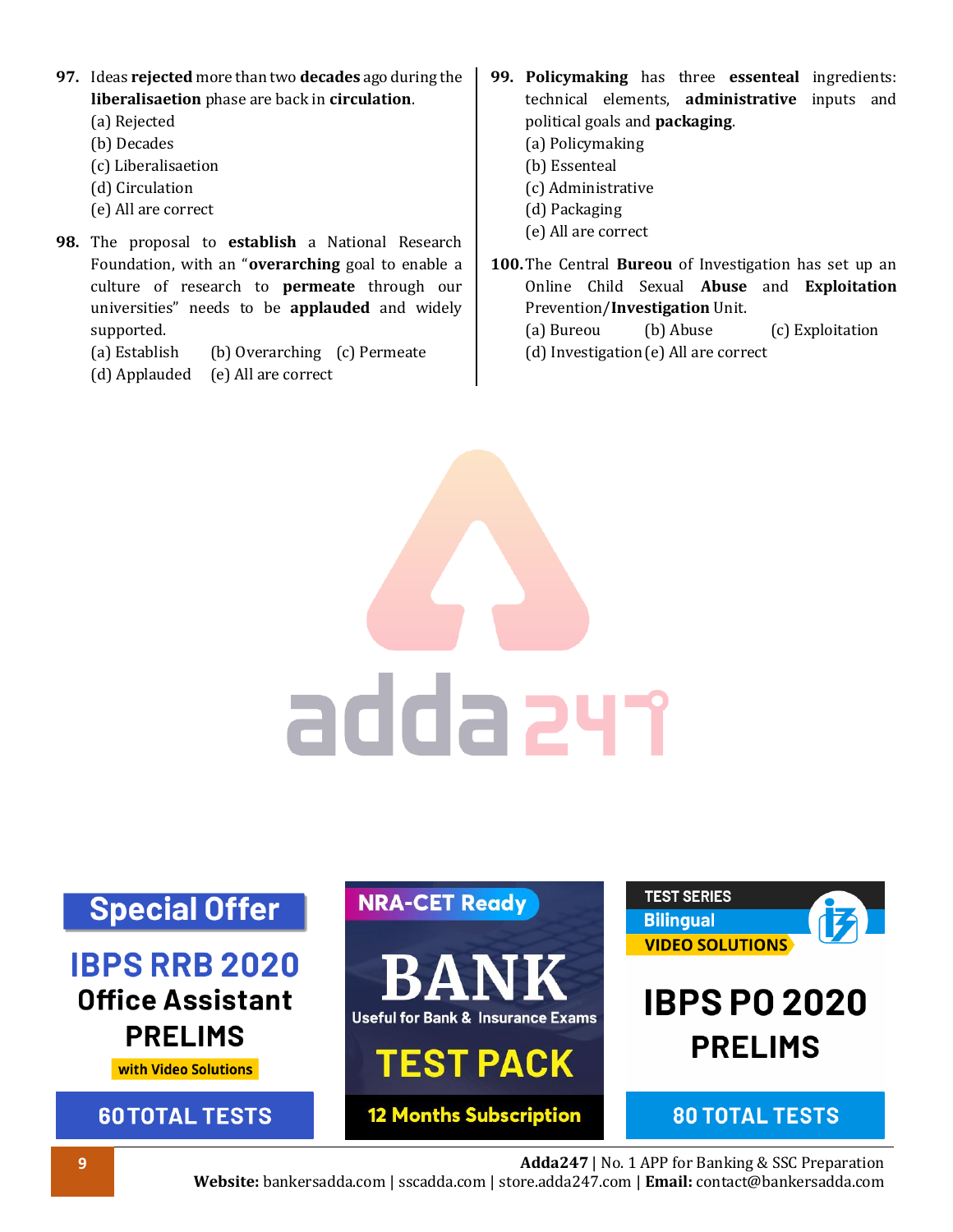# **Solutions**



**10 Adda247** | No. 1 APP for Banking & SSC Preparation

**Website:** bankersadda.com | sscadda.com | store.adda247.com | **Email:** contact@bankersadda.com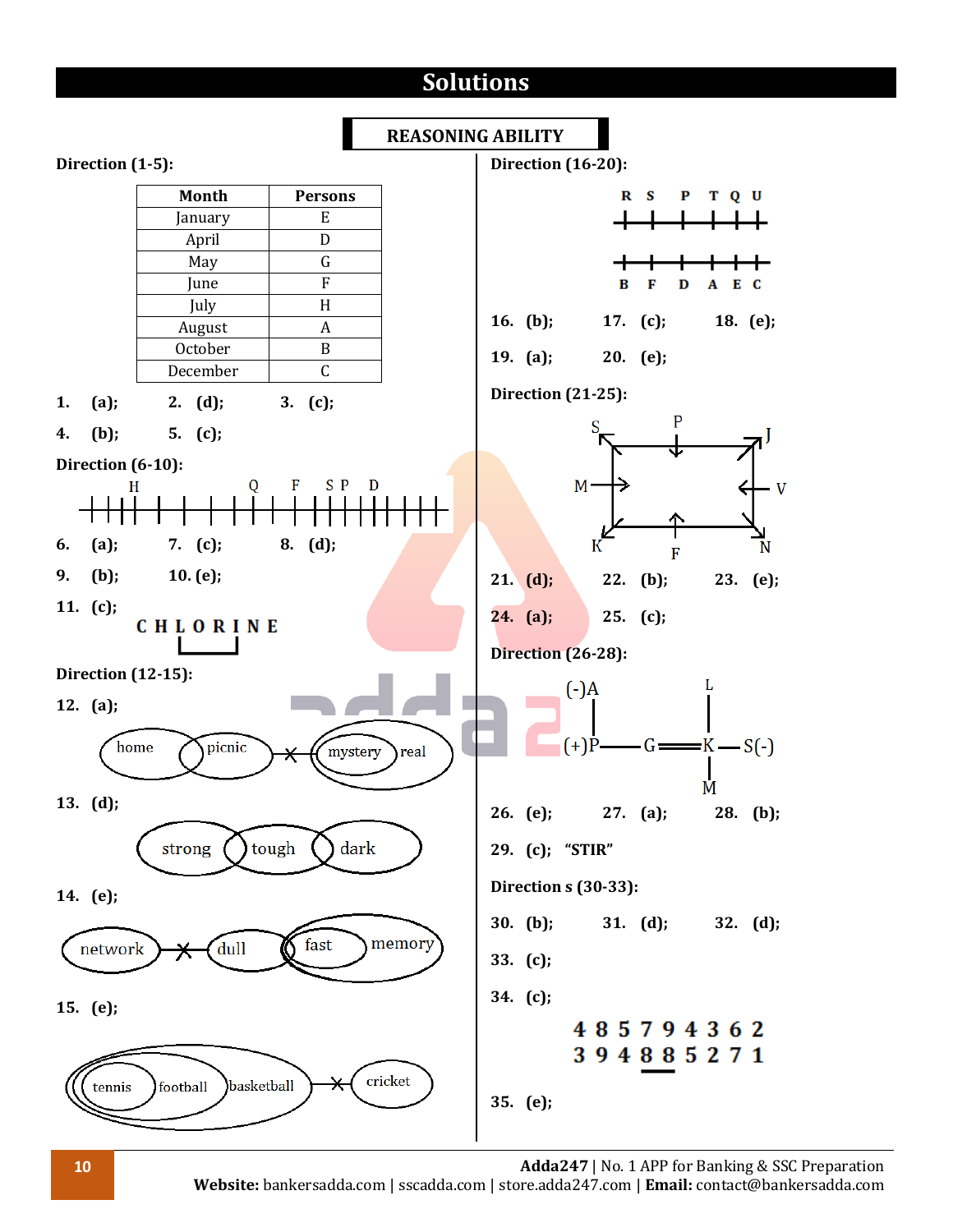### **QUANTITATIVE APTITUDE**

**36. (b)**;  $293 + ? = 324$  $? = 31$ **37.** (c);  $34 \times ? = \frac{17}{120}$  $\frac{17}{100} \times 500 \times \frac{1}{10}$ 10  $? = \frac{8.5}{34} = 0.25$ **38. (a);** 23 + 72 = ? + 16 – 35  $? = 114$ **39. (e);** 246 – 250 = ? – 693  $? = 689$ **40.** (**d**);  $\frac{360}{?} = 73 + 27$  $? = 3.6$ **41.** (a);  $\frac{1}{2} - \frac{3}{5}$  $\frac{3}{5} + \frac{14}{3}$  $rac{14}{3}$  =? +  $rac{5}{6}$  $2 \t 5 \t 3 \t 6$ <br>15-18+140 5  $\frac{18+140}{30} - \frac{5}{6}$  $\frac{3}{6}$  =?  $? = \frac{112}{30} = 3\frac{11}{15}$ 15 **42.** (d);  $15 + 67 - 7^2 = 18$  $2 = 8$ **43. (e);** 14 + 324 – 121 = ? – 345  $? = 562$ **44.** (c);  $101 + 77 + 30 = ?$  $? = 208$ **45.** (d);  $55 + 416 = 141 + ?$  $? = 330$ **46. (b);** required average =  $\frac{250+370+420+400}{4}$  = 360 **47. (e);** average of total residents in society D in 2008 &  $2018 = \frac{400 + 480}{2} = 440$ Required % =  $\frac{440-420}{440} \times 100 = 4\frac{6}{11}$  $\frac{6}{11}\%$ **48.** (a); society  $A = \frac{350 - 250}{250} \times 100 = 40\%$ Society B =  $\frac{370-420}{420}$  × 100 = 11.9% (decrease) Society C =  $\frac{420-300}{300} \times 100 = 40\%$ Society D =  $\frac{480-400}{400} \times 100 = 20\%$ Maximum increase in society A & C **49. (d);** all residents in 2008 = 250 + 420 + 300 + 400  $= 1370$ Total residents in 2018 = 350 + 370 + 420 + 480  $= 1620$ Required ratio = 1370 : 1620 = 137 : 162 **50. (c);** required difference = (350 + 370) – (300 + 400)  $= 20$ **51.** (**d**); Cost price of both pens =  $(300 \times 2) \times \frac{100}{22.77}$ 93.75  $=$  Rs.640 Let profit percentage and loss percentage earned on both pens be x%. ATQ,  $300 \times \frac{100}{100}$  $\frac{100}{100+x}$  + 300  $\times \frac{100}{100-x}$  $\frac{100}{100-x} = 640$  $30000 \times \frac{200}{(400)^2}$  $\frac{200}{(100)^2 - x^2} = 640$ 1  $\frac{1}{10000-x^2} = \frac{1}{937}$  $x = 25$  9375 Required difference =  $300 \times \frac{100}{100}$  $\frac{100}{100-25} - 300 \times$ 100 100+25  $= 400 - 240$  $=$  Rs.160 **52. (a);** ATQ, P×12×3  $\frac{12\times3}{100} = 3456$  $P = Rs. 9600$ Required amount  $=\left((9600+4400)\left(1+\frac{15}{100}\right)^2-(9600+4400)\right)$  $= 18515 - 14000$  $=$  Rs.4515 **53. (e);** Let speed of boat in still water be x km/hr. ATQ, 162  $\frac{162}{x+6} + \frac{162}{x-6}$  $\frac{162}{x-6} = \frac{72}{5}$  $x+6$  x-6 5<br> $x = 24$  kmph Required time =  $\frac{240}{24-6}$  = 13 $\frac{1}{3}$  hours **54. (e);** Let efficiency of B be x units/day So, efficiency of C =  $x \times \frac{200}{100}$ 100  $= 2x$  units/day Now, total work =  $(x + 2x) \times \frac{8}{5}$  $\frac{8}{3}$  = 8x units Hence, efficiency of A =  $\frac{8x}{9}$  units/day Work completed by A & B together in 4 days =  $\left(\frac{8x}{2}\right)$  $(\frac{3x}{9} + x) \times 4 = \frac{68x}{9}$  $rac{88}{9}$  units Required portion = 68x 9  $\frac{1}{8x} = \frac{17}{18}$ 18 **55. (b);** Let present age of P be 4x years. So, present age of Q =  $\frac{125}{100} \times 4x$ = 5x years Now, present age of R =  $(4x - 2) \times 2 - 2$  $=(8x - 6)$ years ATQ,  $\frac{4x+8x-6}{2}$  = 39 2  $x = 7$ Required difference =  $(8 \times 7 - 6) - (4 \times 7 + 5)$  $= 50 - 33 = 17$  years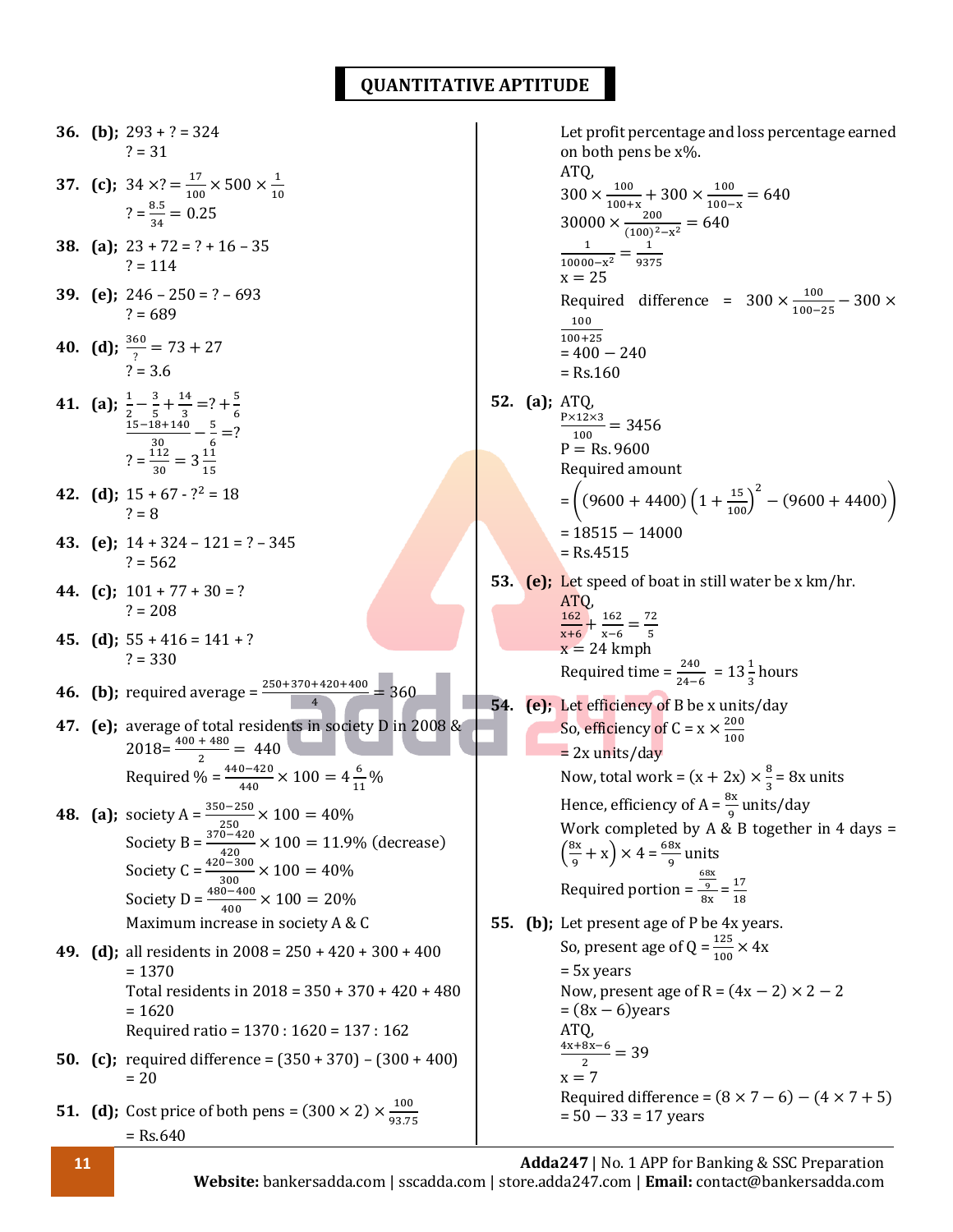**56. (e)**; **I.**  $x^2 - 13x + 11x - 143 = 0$ **64. (a);** Wrong number = 40  $(x - 13)(x + 11) = 0$ Pattern of series –<br>
2 3 10 39 172 885 53<br>  $\times 1+1^2 \times 2+2^2 \times 3+3^2 \times 4+4^2 \times 5+5^2 \times 6+6^2$ 5346  $x = -11, 13$ **II.**  $y^2 = 169$  $y = \pm 13$ So, there should be 39 in place of 40. clearly, no relation can be established **65. (d);** Wrong number = 16 Pattern of series – **57.** (a); **I.**  $x^2 - 9x + 2x - 18 = 0$  $8$  14 26 50 98 194<br> $x^2-2$   $x^2-2$   $x^2-2$   $x^2-2$   $x^2-2$   $x^2-2$   $x^2-2$  $(x - 9)(x + 2) = 0$  $x = -2.9$ **II.**  $y^2 - 10y - 9y + 90 = 0$ So, there should be 14 in place of 16.  $(y - 10)(y - 9) = 0$ **66. (b)**; Let width of garden =  $x$  m  $y = 9, 10$ So length of garden =  $(x+3)m$ clearly,  $x \leq y$ According to question  $(x + 6) (x + 9) - x(x + 3) = \frac{273}{0.5}$ **58.** (c); **I.**  $2x^2 + 3x + 2x + 3 = 0$  $(x + 1) (2x + 3) = 0$  $x^{2}$  + 15x + 54 –  $x^{2}$  – 3x = 546  $x = -1, -\frac{3}{2}$  $12x + 54 = 546$ 2  $x = 41$ II.  $y^2 + 6y - 2y - 12 = 0$ Area of garden =  $41 \times 44$  $(y - 2)(y + 6) = 0$  $= 1804 \text{ m}^2$  $y = 2, -6$ clearly, no relation can be established **67. (c);** Let total students be 100x Then passed students be 60x **59. (d)**; (II)  $\times$  9 – (I)  $\times$  4 Passed boys & girls are 30x each. On solving, Let failed girls  $= y$  $x = 1, y = 2$ Now clearly, x < y  $y + 3y = 40x$  $4y = 40x$ **60. (c)**; I.  $2x^2 - 2x + x - 1 = 0$  $y = 10x$  $(2x + 1)(x - 1) = 0$ Required percentage = 10%  $x = \frac{1}{2}$ , 1 2 **68. (e);** ATQ, II.  $3y^2 - 3y - 2y + 2 = 0$  $X \times 15 \times 4$  $\frac{\times 15 \times 4}{100} + \frac{1.35 \times 18 \times 3}{100}$  $\frac{100}{100} = 15948$  $(3y - 2)(y - 1) = 0$  $0.60X + 0.729X = 15948$  $y = \frac{2}{3}$  $\frac{2}{3}$ , 1  $X = 12000$ clearly, no relation Required value =  $3.12 \times 12000$ **61. (d);** Wrong number =156.5  $=$  Rs.37440 Pattern of series-<br>  $2 \t 3 \t 6 \t 15 \t 45 \t 157.5 \t 630$ <br>  $\times 1.5 \t 2 \t 2.5 \t 3 \t 3.5 \t 4$ **69. (e);** Distance covered by bus =  $\frac{25}{400} \times 640$ = 40km Distance covered by car =  $\frac{25}{100} \times 640$ So, there should be 157.5 in place of 156.5. = 160 km **62. (c);** Wrong number= 5.5 Distance covered by bicycle Pattern of series- $=\frac{30}{100}$  $\frac{30}{100}$  × 640 = 192 km  $-16$   $-8$   $-4$   $2$   $-1$   $-0.5$ <br> $-16$   $-8$   $-4$   $2$   $-1$   $-0.5$ And distance covered by train  $= (640 - (40 + 160 + 192)) = 248$  km Required time =  $\frac{40}{80} + \frac{160}{120}$  $\frac{160}{120} + \frac{192}{32}$  $\frac{192}{32} + \frac{248}{62}$  $\frac{248}{62} = \frac{71}{6}$  $\frac{1}{6}$  hours So, there should be 5 in place of 5.5 **70. (c);** Number of boys in the class =  $72 \times \frac{5}{6} = 40$ **63. (e);** Wrong number =128 9 Number of girls in the class =  $72 \times \frac{4}{9}$ Pattern of series –  $\frac{4}{9}$  = 32  $3$  9 31 129 651 3<br> $x1+2$   $x2+3$   $x3+4$   $x4+5$   $x5+6$   $x6+7$ Required average =  $\frac{(60 \times 72) - (40 \times 80)}{32} = \frac{4320 - 3200}{32}$  $\frac{3200}{32}$  = 35 kgSo, there should be 129 in place of 128

**12 Adda247** | No. 1 APP for Banking & SSC Preparation **Website:** bankersadda.com | sscadda.com | store.adda247.com | **Email:** contact@bankersadda.com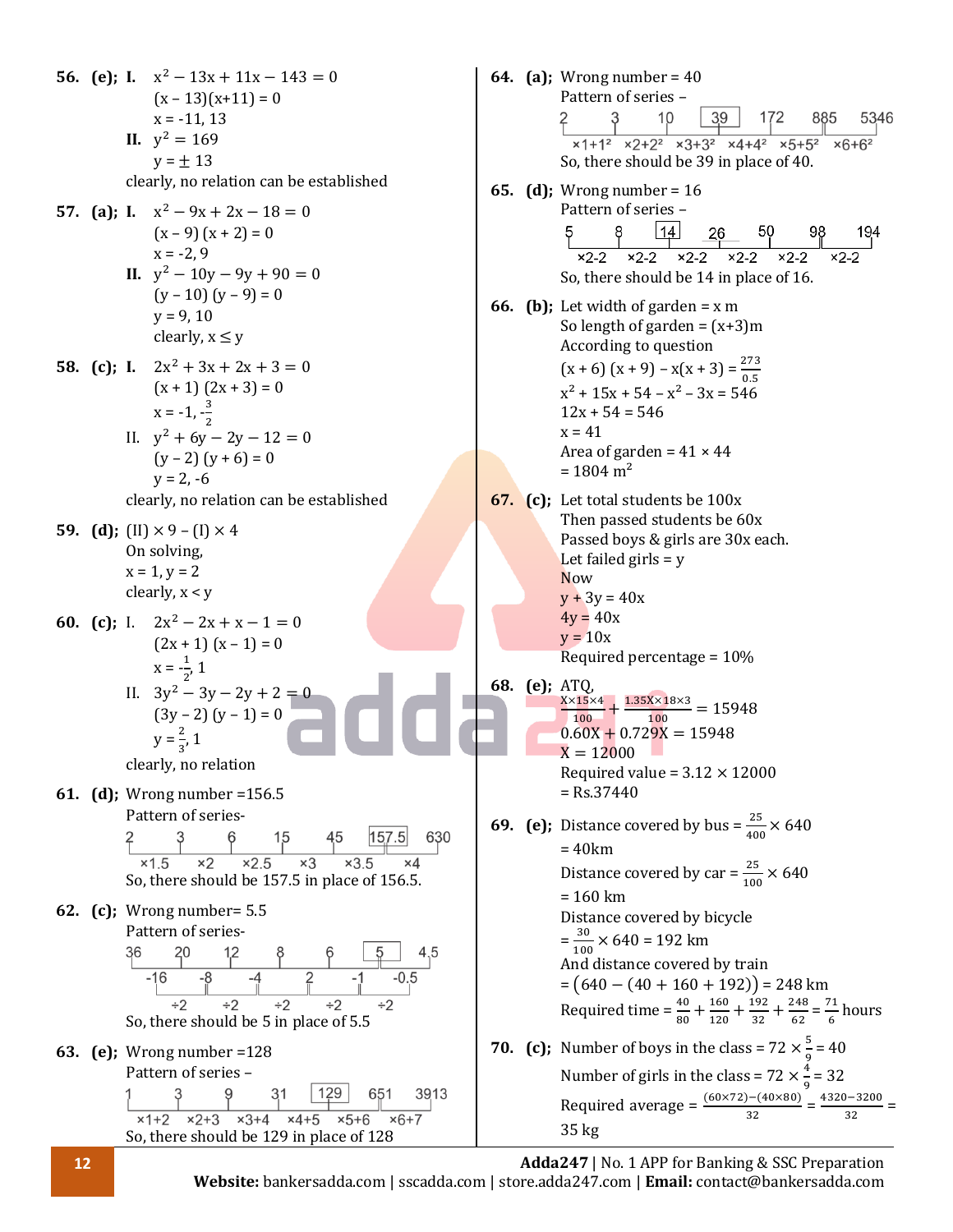### **ENGLISH LANGUAGE**

**71. (a);** Refer to the first paragraph. The hint can be drawn from the lines, 'The balance of an ecosystem depends on the presence of every type of animal. If one type of animal becomes too numerous or scarce, the entire balance of the ecosystem will change.' In this way, **option (a)** is justified with the given

lines. Hence, it is the correct answer choice.

**72. (d);** Refer to the second paragraph. The hint can be drawn from the lines, 'Carnivores will feed on herbivores, omnivores, and other carnivores in an ecosystem. A natural community depends on the presence of carnivores to control the populations of other animals.' Option (a), (b), and (c) are justified with the above lines. Hence option (d)**[All (a), (b), and** 

**(c)]** is the right answer choice. **73. (c);** Refer to the last part of second paragraph. The hint can be drawn from the lines, 'Carnivores'

depend on sufficient prey in the food chain to give them the food they need. If the herbivore population or the population of other carnivores declines in an ecosystem, carnivores may not survive.'

From these lines, both **option (a) and (b)** are justifies. Hence, **option (c)[Both (a) and (b)]** is the right answer choice.

**74. (e);** Refer to the third paragraph. The hint can be drawn from the lines; **Option (a):** With a diet comprised of only plants, herbivores can be surprisingly large animals. **Option (b):** An ecosystem must provide abundant plants to sustain herbivores **Option (c):** many of them spend the majority of their lives eating to stay alive **Option (d):** Herbivores usually have special biological systems to digest a variety of different plants.

> Hence, **option (e), [All of the above]** is the right answer choice.

**75. (b);** Refer to the fourth paragraph. The hint can be drawn from the lines:

> **Option (a):** Omnivores have an advantage in an ecosystem because their diet is the most diverse. **Option (c):** These animals can vary their diet depending on the food that is most plentiful, sometimes eating plants and other times eating meat.

> Hence, **option (b), [Both (a) and (c)]** is the right answer choice.

- **76. (b); Abundant** can fill in the blank **(1)** to make the sentence grammatically and contextually correct. Hence, option (b) is the right answer choice.
- **77. (c); Equilibrium** is most similar in meaning with the given word. Hence, **option (c)** is the right answer choice.
- **78. (a); Inadequate** is most opposite in meaning with the given word. Hence, **option (a)** is the right answer choice.
- **79. (b); Stabilized** can fit the blank (79) to make it grammatically and contextually correct sentence. Hence, option (b) is the right answer choice.
- **80. (d); Blunder** can fit the blank (80) to make it grammatically and contextually correct sentence. Hence, option (d) is the right answer choice.
- **81. (a); Suffice** can fit the blank (81) to make it grammatically and contextually correct sentence. Hence, option (a) is the right answer choice.
- **82. (c); Supervise** can fit the blank (82) to make it grammatically and contextually correct sentence. Hence, option (c) is the right answer choice.
- **83. (b); Reflexive** can fit the blank (83) to make it grammatically and contextually correct sentence. Hence, option (b) is the right answer choice.
- **84. (c); Customary** can fit the blank (84) to make it grammatically and contextually correct sentence. Hence, option (c) is the right answer choice.
- **85. (b);** From the given options, (i) will make the given sentence grammatically incorrect whereas option (iii) is out of context. So, only 'Transitioning' will fit the given blank to make the given sentence both grammatically and contextually correct. Hence, the correct answer choice would be option (b)
- **86. (d);** Evoke means bring or recall. So, from the given options, 'Evoke' and 'Recall' fits the given blank to make the given sentence both grammatically and contextually correct. Hence, the correct answer choice would be option (d)